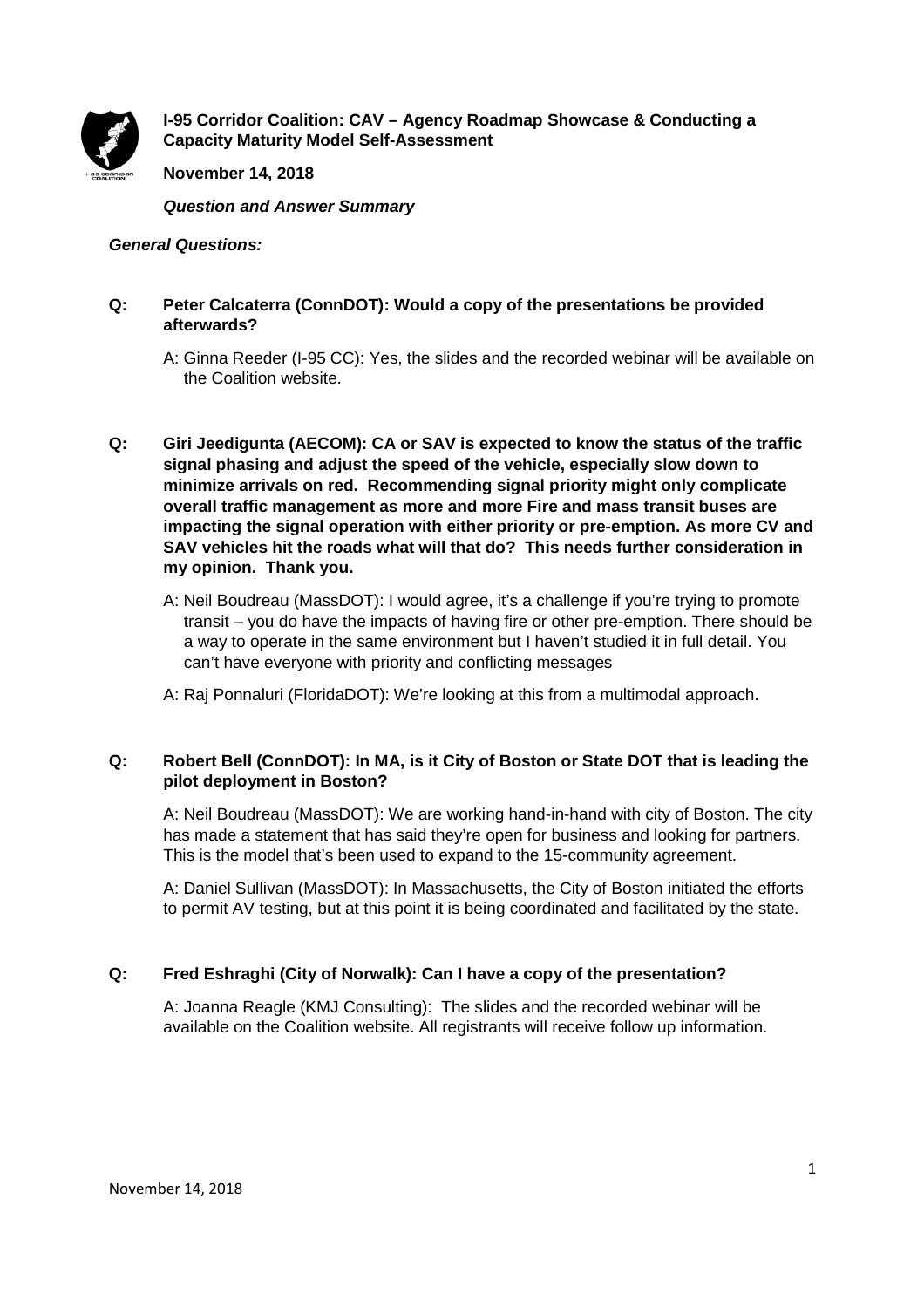

# **I-95 Corridor Coalition: CAV – Agency Roadmap Showcase & Conducting a Capacity Maturity Model Self-Assessment**

## **November 14, 2018**

*Question and Answer Summary*

## **Q: Robert Bell (ConnDOT): Trapezoidal project: On board what type of vehicles?**

A: Raj Ponnaluri (FloridaDOT): The public agency fleet, as well as University of Florida (who is doing an evaluation) will probably invite participants to have them in their own vehicles. FloridaDOT is also considering smart phones as OBU (under the OBU emulator project). It will not only be offered to the fleet but also to willing participants.

## **Q: Jeevanjot Singh (NJDOT): In your professional opinion and experience, do you think that there is any CAV technology that is mature enough for deployment? Under what circumstances, if any, would you forgo pilot testing?**

A: Raj Ponnaluri (FloridaDOT): It's reasonable to say that the industry is moving at a fast pace – any time we engage with industry partners they are willing to listen to use cases and able to make modifications in real-time. There are probably some technologies that are ready – forward-looking infrared, video detection for bikes and peds. Ideally these would be pushed into the traffic signal controller and then back to an OBU. We're already deploying some things without major pilots.

## **Q: Mike Obuchowski (VT AOT): What about deployment at Disney?**

A: Raj Ponnaluri (FloridaDOT): I'm not aware of any efforts at this stage. If you would like, we can check and let you know. Thanks Mike. (Mike did request that Raj check)

## **Q: Jeevanjot Singh (NJDOT): I would like to open my question to all the speakers what projects, if any, do each one of the presenters have in their respective states where they chose to forgo pilot testing and go straight for deployment?**

A: Raj Ponnaluri (FloridaDOT): Just to be sure, in Florida, we are deploying projects and they will stay (US 90 SPaT is operational and will stay; Gainesville SPaT Trapezium will be deployed and will stay; so will be I-75 FRAME; and Pinellas SPaT when deployed). Maybe it is a matter of terminology - by pilot, we also mean a before/after study. That said, we have testing of equipment to evaluate their readiness.

## **Q: Maura Ikharo (Fairfax County DOT): Disney is a great question. I wonder about running CAVs as an area shuttle to the different parks, Epcot etc.**

A: Raj Ponnaluri (FloridaDOT): At FDOT, we are focusing on the state system. Thank you, Mauro.